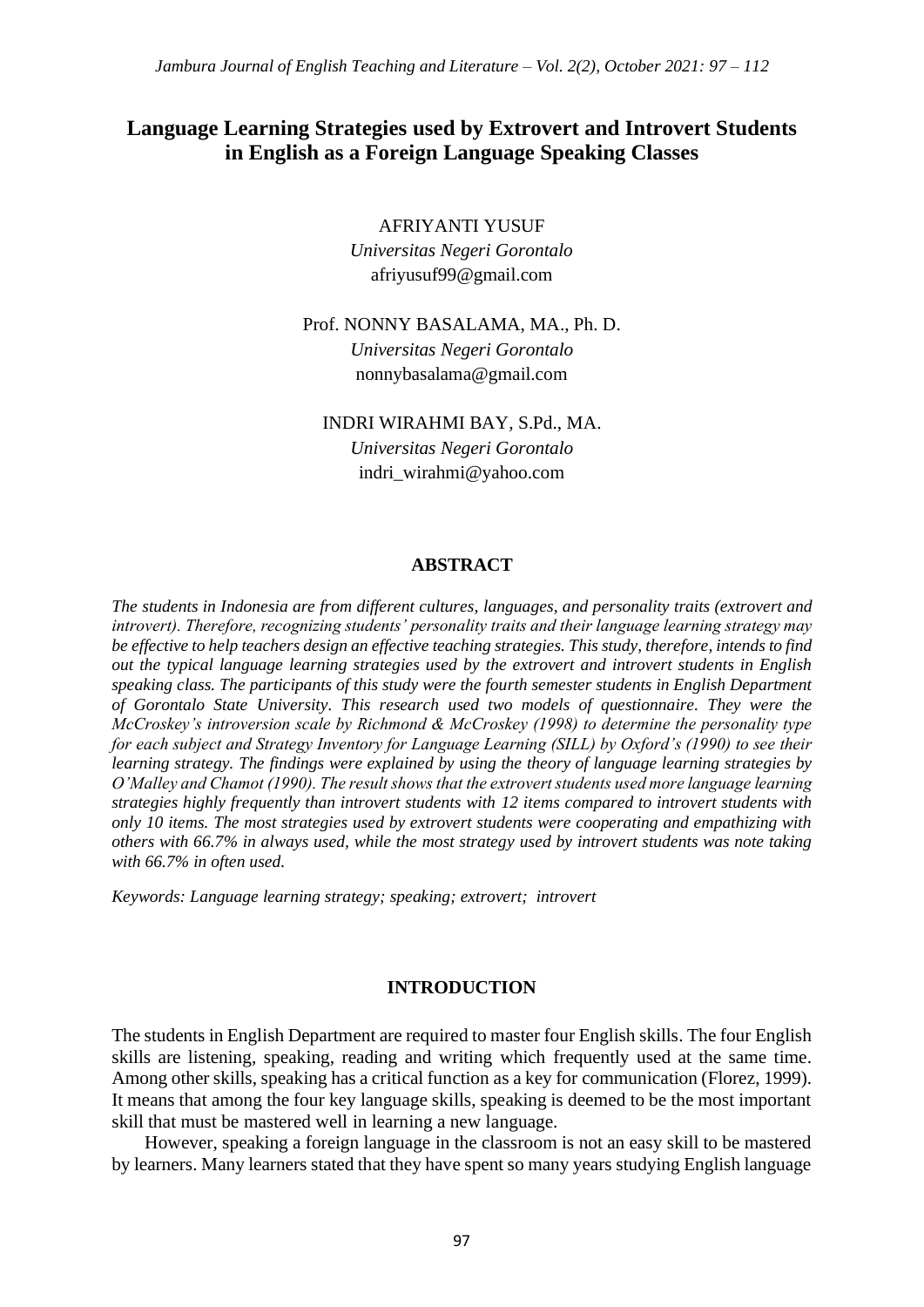but cannot speak it appropriately and understandably (Bueno, Madrid, & Mclaren, 2006). Learners consider speaking as the most difficult skill since they have to learn about many things at the same time. Speaking is known as the ability that requires the process of communicative competence, pronunciation, intonation, grammar, and vocabulary. This means that the success and failure of speaking are influenced by many factors. According to Tuan and Mai (2015), learners' speaking performance is influenced by factors like performance conditions, affective factors, listening skill, and feedback during speaking tasks. Moreover, Mahripah (2014) asserted that EFL learners' speaking skill is affected by some linguistics components of language like phonology, syntax, vocabulary, semantics and psychological factors such as motivation and personality.

Based on the statements above, speaking is not only influenced by aspects of speaking ability such as: pronunciation, accent, vocabulary, fluency, and grammar, but also influenced by many other factors. One of the factors that interest the researcher is the factor of personality. This is because in every class each student has a different character and personality. Some are very active, full of enthusiasm, quiet, lazy, love to talk, love to read, and so on.

Personality itself refers to internal factors or traits, which influence behavior in different situations. Talking about personality within individuals, there are several aspects such as motivation, empathy, anxiety, self-esteem, inhibition, risk-taking and extraversion. From the number of personalities, one of the personalities which is most assumed that has relation to speaking ability is extraversion (extroverts and introvert). This is proved by many scholars (Aziz, 2010; Damalis, 2013; Mahmuda, 2017; Nadzif, 2015) who studied about the relation and impact of extrovert introvert personality towards students' speaking ability. Freeman (1991) stated that the personality has a lot to do with how fast and easily the learners learn a foreign language.

Another reason is based on the experienced during the teaching and learning process of speaking at researcher's class, one might find that some people can learn every subject or several subjects quickly and very well. On the other hand, some of the students were not active to speak in the classroom. The researcher considered them as the introverts because it is still a common view that active and outgoing students are more successful in language learning compared to anti-social or introvert ones. This belief is caused by the fact that the extrovert people feel more confident to join or start new conversations in English; thus, they tend to learn faster and improve their language skills positively.

However, the fact that the researcher found in the classroom shows there were some people that the researcher considered as the introvert, had a better speaking ability. This is contradictory with the common belief above. This raises many questions about how learners go about learning something, what makes learners successful at learning something, and why some people are more effective at learning than others.

The researcher released that this can only be answered by investigating learning strategies. Learning strategies are the thoughts and actions that learners take in order to achieve a learning goal. Oxford (1990) defined LLS as "specific actions taken by the learner to make learning easier, faster, more enjoyable, more self-directed, more effective, more transferable to new situations" (p.8). In other words, LLS are specific activities consciously chosen by learners for regulating their own language learning process.

Therefore, if the students want to be successful in speaking, they supposed to be aware of their own language learning strategies because the strategies that applied will be different from learners to learners especially the extrovert and introvert. This supported by the fact that there is a close connection between the personality of students, the style and the strategy that they develop in order to learn and to success (Erton, 2010). It means the choice of the strategies is also determined by the personality of the learners. This is because personality is one of the most important factors that have an influence on foreign language learning and extrovert and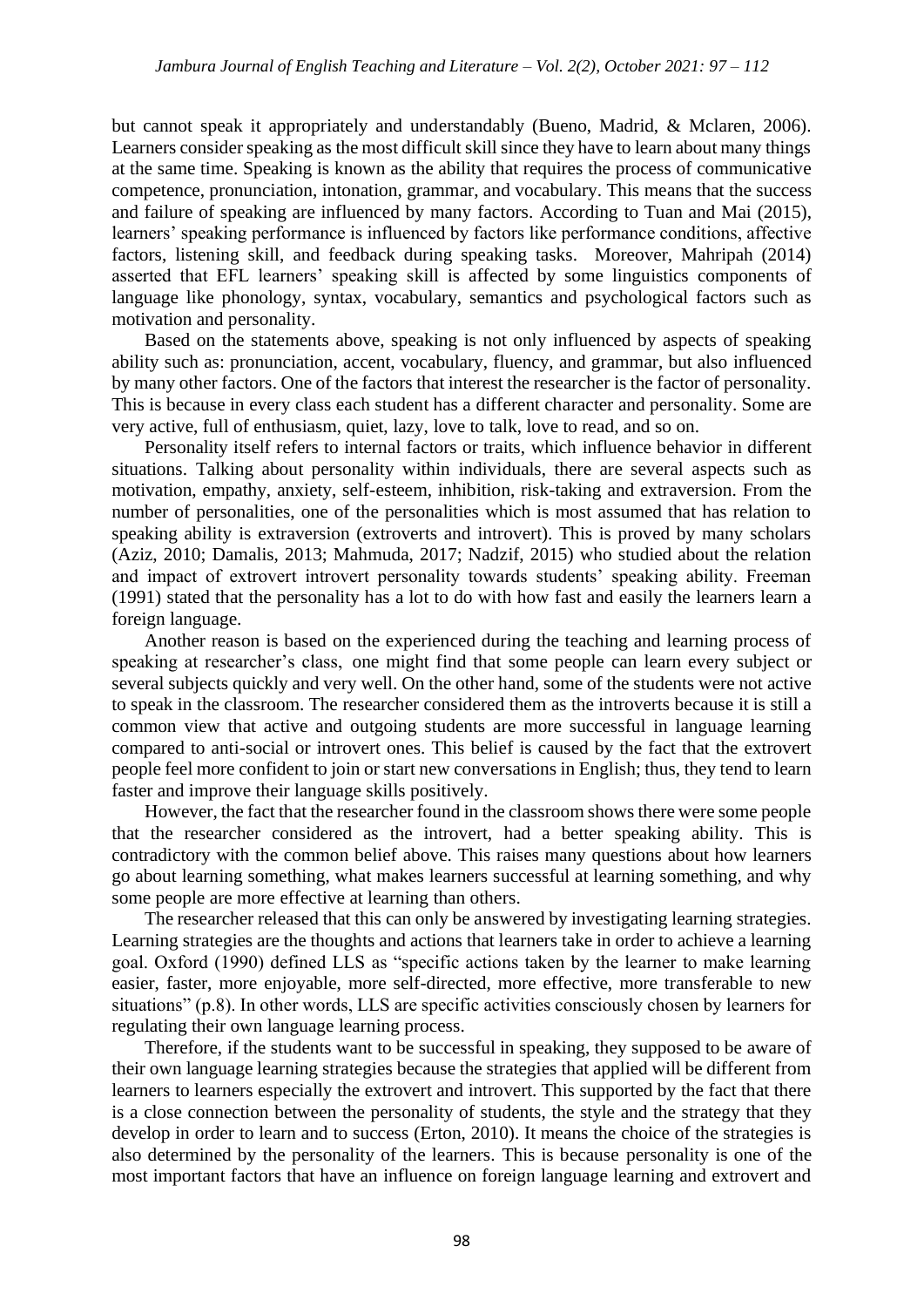introvert are the two out of four pairs of personality types which have a prior importance in language learning studies.

There were some researchers conducted this similar topic, for example a study by Ehrman and Oxford (1990) involving twenty adults learning Turkish was conducted to see how personality traits related to language learning strategy. It was found that there was a positive relationship between extroversion and introversion and Language learning strategy. Extroverts chose to use social strategies, such as being cooperative with others and functional practice strategies such as creating opportunities to learn outside class while introverts preferred to learn autonomously and to avoid making social contact and they seemed to use metacognitive strategies.

In the EFL context, Wakamoto (2000) found that extroverts used more functional strategies and social-affective strategies in language learning than introverts and it seemed that extrovert students tend to focus on meaning more than on form, while introverts were more focused on form (grammar, vocabulary and pronunciation) and were more careful with speech. In other words, extroverts are focused more on communication, while introverts were more focused on how they are talking. It was also known that Extroverts asked more questions than introverts did. This finding seems to prove what many classroom people believes about extroverts that they are more successful in language learning and superior in communicative ability than introverts.

Meanwhile, Kayaoğlu (2013) investigated the relationship between personality traits and language learning strategies in a university context in Turkey on 106 extroverts and 94 introverts. Employing the Eysenck Personality Questionnaire (EPQ) and Strategy Inventory for Language Learning (SILL), it was found that metacognitive and cognitive strategies were preferred more by introverted students that extroverted students. It also discovered that introverts learners tended to use more language learning strategies than extroverted students did.

However, interesting finding found in a research by Callahan (2000) who used Myers Briggs Type Indicator (MBTI) instrument to determine subjects' personality. He tried to find relation between writing and character type. It turned out to be group of extrovert people preferences is good talkers but perform low in writing. Opposed to introvert group, their journal writing seems to be "voluminous".

The finding by Callahan above may become what most Indonesian people see about how extrovert and introvert differ. Learner who loves talking like extrovert person may not be good in writing, but ones who read more (introvert) will perform excellent. This was supported by Zainuddin (2016) who involving 40 English learners at Universitas Negeri Medan to see significant difference in scores for syntax in essay writing between extrovert and introvert EFL learners. Using Myers Briggs Type Indicator (MBTI), and essay test as data collection instruments, it was found that there was a significant difference between extrovert EFL learners and introvert EFL learners in the accuracy of constructing sentences. The findings show that extrovert EFL learners did worse than introvert EFL learners in language construction for essay writing. They tend to be careless and less correct in constructing their phrases when doing a writing task.

Moreover, there were two researchers from English Department State university of Gorontalo who study about English speaking skill. The first study was by Abubakar (2019) involving 107 students of forth semester to see the learning strategy they used in English speaking class. Using Strategy Inventory for Language Learning (SILL) and Interviews as data collection instruments, it was found that note taking is the most used strategy and translation is the last strategy used. Meanwhile, Adipu (2018) investigated the differences between extrovert student and introvert student in English speaking skill in a university context on 5 extroverts and 5 introverts. Employing the questions from Susan Cain's book *The Power of*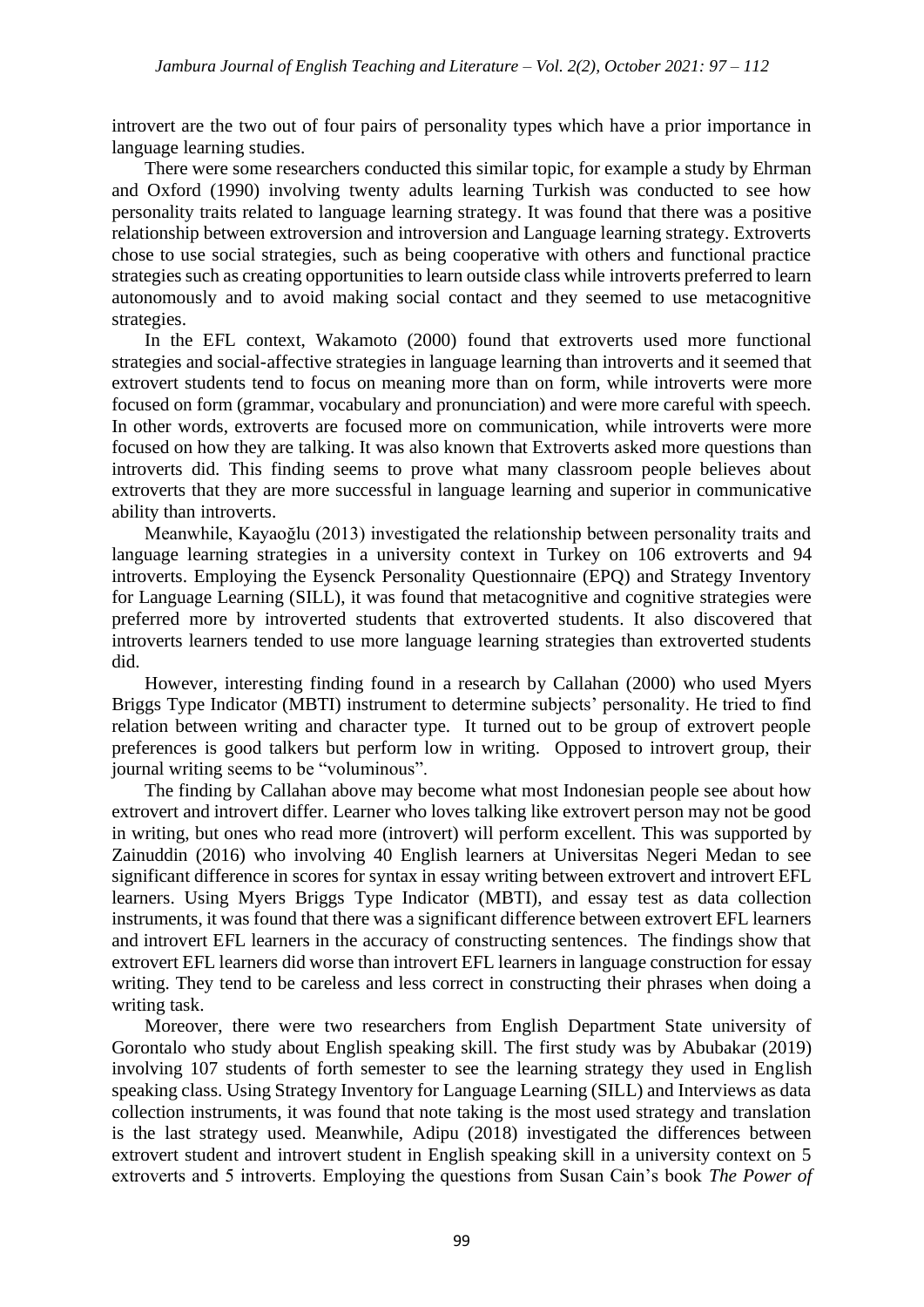*Introvert* and speaking test, it was found that there was difference between extrovert and introvert students on language learning through their achievement in speaking skill, even though the difference was not significant. It also discovered that introverts students got higher score than extrovert students.

Based on the previous studies above, there was only few researcher observed learning strategies intensely focusing on each language skill. The previous researchers only investigated learners' language learning strategies. Furthermore, research on this topic in English Department state University of Gorontalo is rare to find because previous studies were observed language learning strategies in each language skill and each type personality were still limited.

This current study intends to find out the learning strategies of extrovert students and introvert students of English Department Gorontalo State University especially in their speaking class. Unlike Wakamoto and some researcher like Ehrman and Oxford which employed Myers Briggs Type Indicator (MBTI) as a self-report type questionnaire, this study employ 12 statement items survey for testing introversion and extroversion levels proposed by Richmond & McCroskey (1998). Besides, unlike some studies that used English Language Learning Strategy Inventory (ELLSI) by Griffith (2003), this study implements Strategy Inventory for Language Learning (SILL) to discover students' language learning strategy.

Another difference from previous studies is that the researcher tries to bring the study in Indonesian context where English is seen as a Foreign Language and there might be different in the form of cultures, facility, and the way students learn English. Additionally, unlike Kayaoğlu and some studies which used imbalanced sample between extrovert and introvert, this study involve balance amount between extrovert and introvert participants. Therefore, the researcher ensures that this study is different because the ways to do the research, population, sample, and data analysis technique of the research are different; of course the result is different as well.

In brief, the reasons to conduct these study is clear, and it is hope to give new solutions on English study program in research site. This study is necessary because this study exploring at learning strategies in EFL learning especially in speaking class and its differences personality traits. Additionally, the finding of this study attempted to fill the gap in the literature theory related students' learning strategies at the college level.

#### **THEORETICAL FRAMEWORK LANGUAGE LEARNING STRATEGIES**

Learning strategies have been worldwide issues in English language teaching and have substantial attention from scholars in the last few decades. Oxford (1990, p. 8) defined learning strategy as some steps taken by students to enhance their own learning. Then she proposed a more specific definition of learning strategies which is as 'specific actions taken by the learner to make learning easier, faster, more enjoyable, more self-directed, more effective, and more transferable to new situations'. Furthermore, in line with her, Rigney (1978) illustrated that learning strategies as cognitive strategies that compromise certain operations and procedures. He continued that the students use those operations and procedures in order to acquire, retain, and retrieve different kinds of knowledge and performance. While Brown (2000, p. 113) defined strategies as "specific methods of approaching a problem or task, modes of operation for achieving a particular end, or planed designs for controlling and manipulating certain information". In other words, learning strategy is the ways taken by a learner to make them comfortable and effective in acquiring new knowledge or information.

O'Malley and Chamot (1990, p. 1) illustrated learning strategies as special thoughts or behaviors that individuals use to help them comprehend, learn, or retain new information.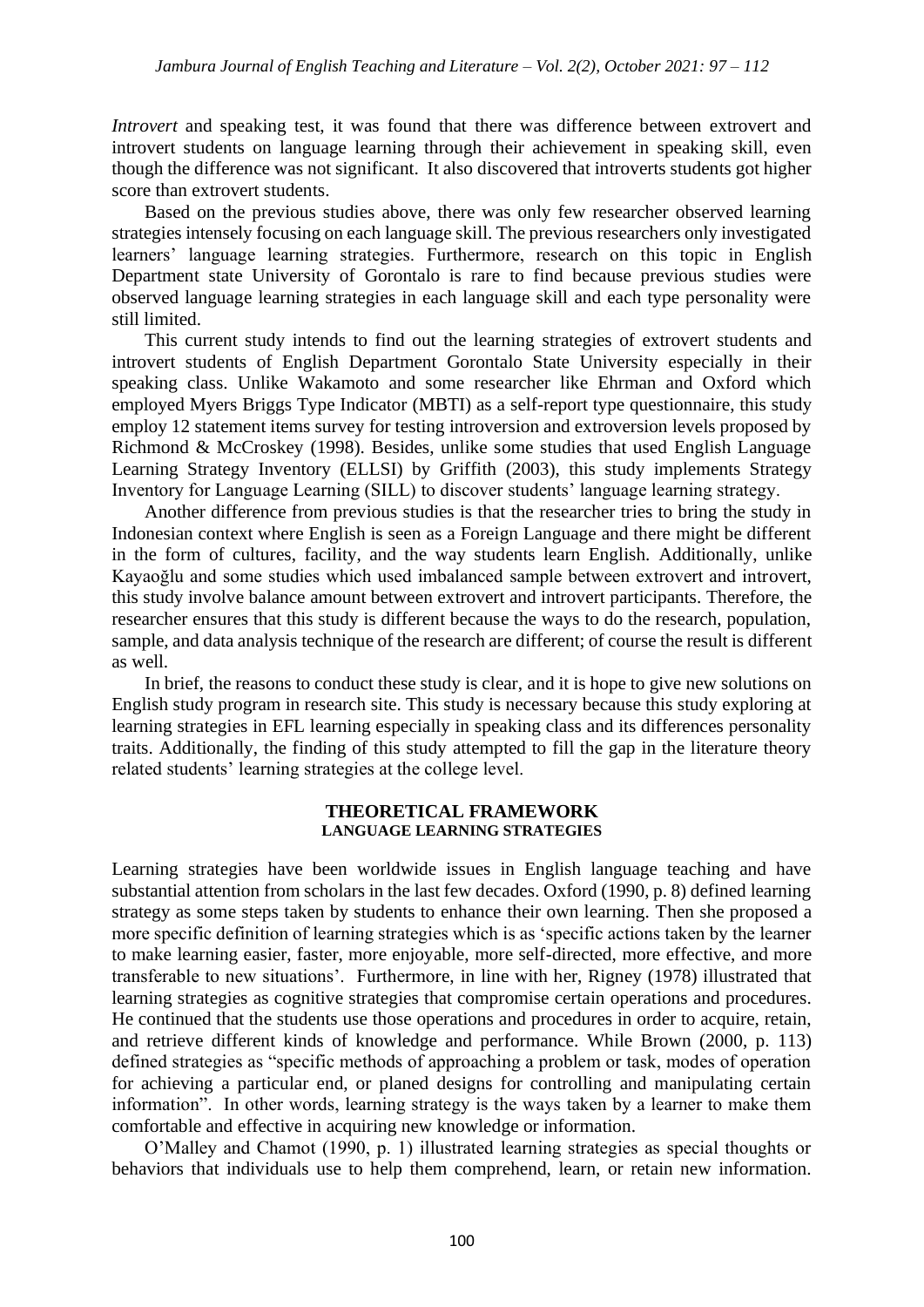Learning strategies are intentional behavior and thoughts that learners make use of during learning in order to better help them understand, learn, or remember new information (Richards, Platt and Platt, 1992; Zare, 2012). Moreover, Wenden and Rubin (1987, p. 19) described learning strategies as any sets of operations, steps, plans, routines used by the learner to facilitate the obtaining, storage, retrieval, and use of information.

#### **CLASSIFICATION OF LANGUAGE LEARNING STRATEGIES**

Language learning strategies have been classified by many researchers; see for examples by Rubin, (1987), Oxford, (1990) and O"Malley and Chamot, (1990). Rubin (1987) as cited in Zare (2012, p. 164) categorizes language learning strategies into three main groups: learning strategies, communication strategies, and social strategies. Learning strategies include all strategies that are directly related to learning (cognitive) or those which indirectly involve the learning process (metacognitive). Cognitive strategies comprise clarification, practice, memorizing, and monitoring. Planning, setting goals and self-management belong to metacognitive strategies. While communication strategies are strategies that less directly relate to language learning since their focus is on the process of participating in a conversation and getting meaning across or clarifying the speaker's intention. Communication strategies are used by speakers to overcome communication difficulties. Social strategies are those activities learners engage in which provide them opportunities to practice their knowledge.

Oxford (1990, p. 14-16) differentiates language learning strategies into six groups: (1) memory strategies: strategies that help learners store and retrieve new information, (2) cognitive strategies: strategies that enable learners to understand and produce new language by many different means, (3) compensation strategies: strategies that aid learners in overcoming knowledge gaps and continuing to communicate authentically, (4) affective strategies: strategies that help develop self-confidence, (5) metacognitive strategies: strategies that help learners to regulate their own cognitive abilities and to focus, plan, and evaluate their progress as they move toward communicative competence, and (6) social strategies: strategies that provide increased interaction and more empathetic understanding. She adds that all appropriate language learning strategies contribute to the main goal: becoming communicatively competent.

O"Malley and Chamot (1990, p. 44-45) also divide language learning strategies into three types, namely: metacognitive strategies, cognitive strategies, and socio affective strategies. By metacognitive strategies, O"Malley and Chamot (1990) mean strategies applied to plan for learning and thinking about the learning process, monitoring production and comprehension as well as evaluation after the completion of an activity. Cognitive strategies involve the direct manipulation of learning techniques, e.g. repetition, translation, deduction, etc. The final group of strategies involves socioaffective strategies which deal with social transactions and social activities.

### **EXTROVERSION AND INTROVERSION PERSONALITY**

Extroversion and Introversion are two concepts, which are widely acknowledged in the world. Although the terms are widely used, every individual basically cannot be rigidly classified into either extrovert or introvert since extroversion and introversion coexist in every individual but in a different ratio (Sakano in Wakamoto, 2000). Eysenck and Eysenck in Dewaele & Furnham (1999, p. 513) presented the following clear description of the behavior of a highly extraverted and a highly introverted person:

The typical extravert is sociable, likes parties, has many friends, needs to have people to talk to, and does not like reading or studying by himself. He craves excitement, takes chances, often sticks his neck out, acts on the spur of the moment, and is generally an impulsive individual. He is fond of practical jokes, always has a ready answer, and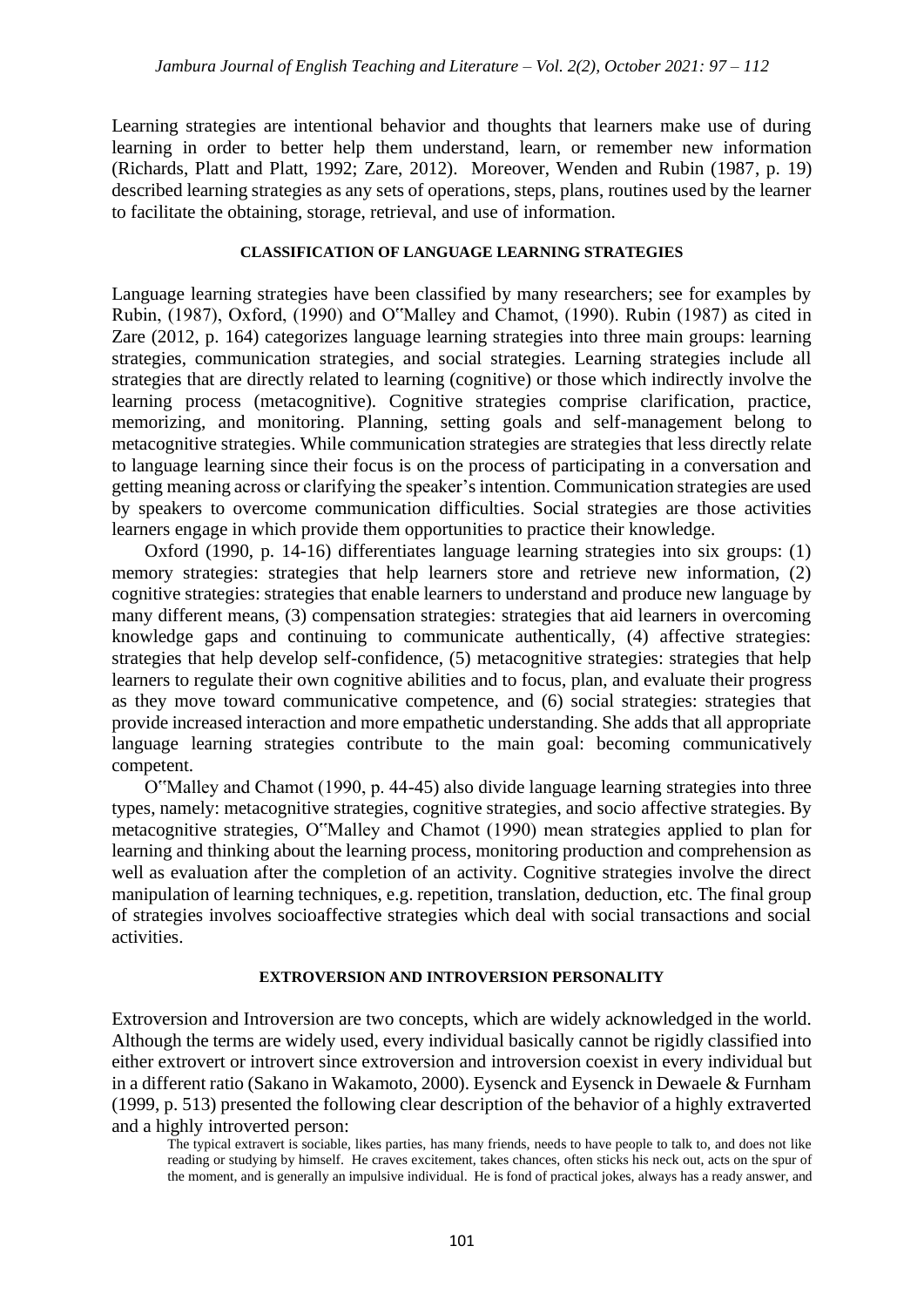generally likes change; he is carefree, easy-going, optimistic, and likes "to laugh and be merry." He prefers to keep moving and doing things, tends to be aggressive and lose his temper quickly; altogether his feelings are not kept under tight control, and he is not always a reliable person. The typical introvert is a quiet retiring sort of person, introspective, fond of books rather than people; he is reserved and distant except to intimate friends. He tends to plan ahead, "looks before he leaps," and distrusts the impulse of the moment. He does not like excitement, takes matters of everyday life with proper seriousness, and likes a well-ordered mode of life. He keeps his feelings under close control, seldom behaves in an aggressive manner, and does not lose his temper easily. He is reliable, somewhat pessimistic, and places great value on ethical standards.

As mentioned previously that introversion and extroversion are broad terms within the complex measure of the human personality and are not concrete labels of a sole personality type in human beings. In other words, extrovert and introvert are not rigid since different person might have different level of extroversion or introversion. The higher ratio an individual has, the higher possibility of him is to be classified into either extrovert or introvert.

### **METHOD**

A quantitative research design was used in this present study. Quantitative means that this research emphasizes in collecting data in the form of numbers. This research was conducted at English Department, Letters and Cultures Faculty, State University of Gorontalo. The population of this study was the second year students of English Department, in academic year of 2019/2020 studying in Speaking for Academic Purposes class (4<sup>th</sup> semester). There are five classes of the second year students. Each class consists of around 20-23 students. Therefore, the number of population were more than 100. In order to get the sample (the extrovert and introvert students), a questionnaire of McCroskey's introversion scale by Richmond & McCroskey (1998) were distributed to all the population which functions to determine the level of extraversion of sample. As a result, the final numbers of sample were 18 extrovert students and 18 introvert students.

Questionnaire was the main tool or instrument used to collect data in this study. This is because it covers diversity of tools where subjects answer the questions related to the way they behave, feel, and think. Sugiyono (2012) stated that a questionnaire is a collection of data by giving a set of question or written question to the responded. To gain the information on the EFL learner's learning strategies; a questionnaire of Strategy Inventory for Language Learning (SILL) by Rebecca Oxford (1990) was adapted and modified by the researcher. In fact, the questionnaire consists of 50 items; however, only 24 items were included in the questionnaire for this study, since the main focus was on the speaking skill. Therefore, the researcher only chose the items that related to the speaking strategies. Moreover, the selection of each item was also adjusted to the theory which was separated into three types of learning strategies. Those are eight numbers of metacognitive strategies questionnaire, 10 numbers of cognitive strategies questionnaire, and six numbers of socio-affective strategies questionnaire. As the result, there were 24 items used as an instrument for assessing the language learning strategies used by the learners in improving their speaking skills.

The data which had been collected were analyzed by using statistical analysis. The results of the questionnaire are analyzed using descriptive statistical techniques and interpreted in a numerical and percentage form. The following steps to analyze the data are: (1) identified the result of the questionnaires related to the types of learning strategies used of both group by using descriptive percentages. (2) Categorized the language learning strategies used by extrovert and introvert students' using the theory of language learning strategy from O'Malley & Chamot (1990). Those were metacognitive strategies, cognitive strategies, and socioaffective strategies. (3) Organized the data from questionnaires by grouping the answer based on their personality traits. (4) concluded the result of the questionnaire, then the results were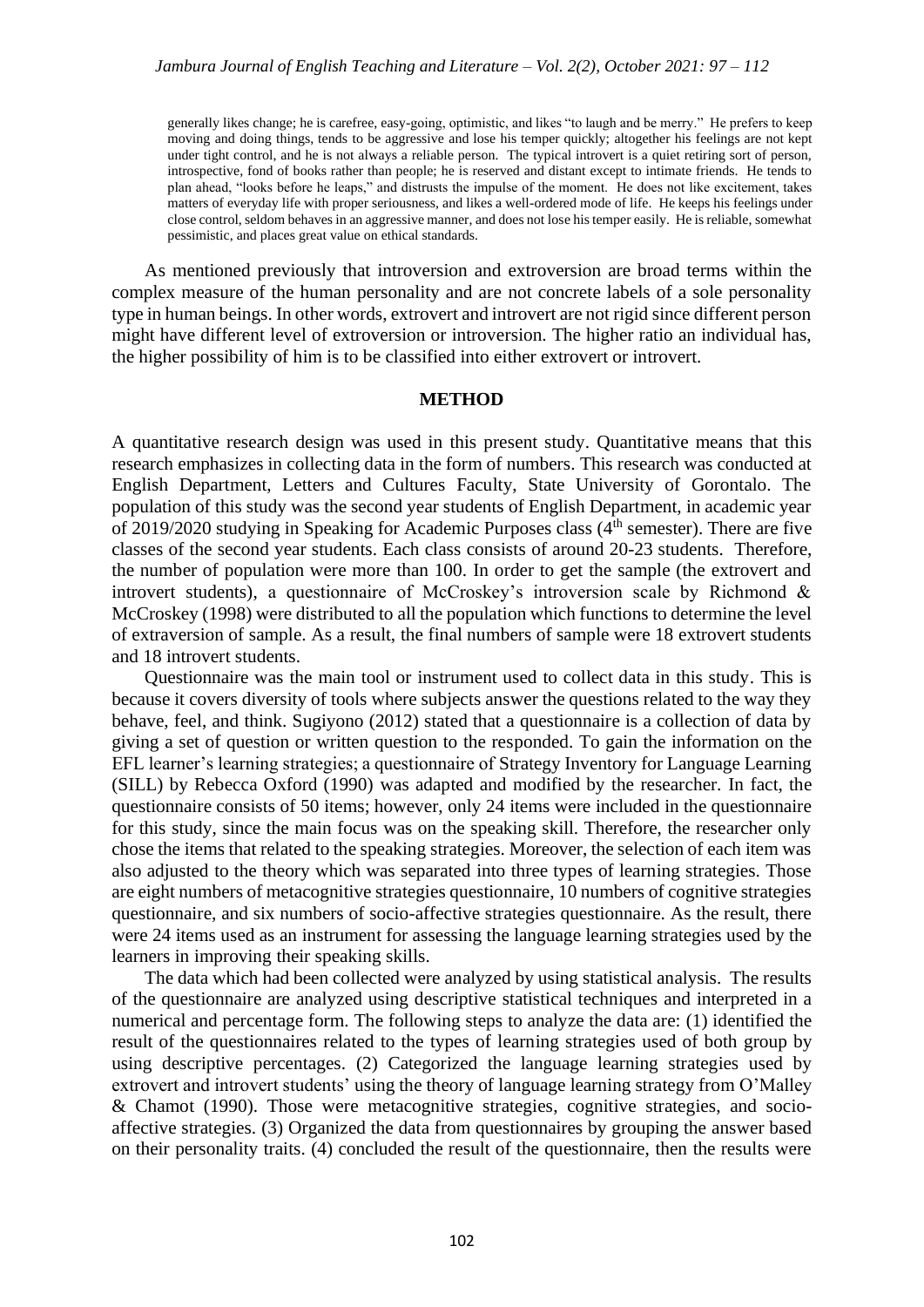reported in the research findings. Moreover, the data from questionnaire are presented in numerical percentage form.

### **FINDINGS AND DISCUSSION FINDINGS**

The findings from the questionnaire were displayed in the graphs/charts and described in percentages. Each strategy is described separately between the extrovert students and introverts students. All the findings are presented in the following sections.

### **METACOGNITIVE STRATEGIES**

There were eight statements submitted in the questionnaire which provided the different activities based on the learning strategies.

*Note. Adapted from Oxford, Rebecca L. (1990)*

- 1. I try to find the opportunities to speak English with others as much as possible
- 2. I notice my mistakes in speaking English and use that information to help me do better
- 3. I pay attention when someone is speaking English
- 4. I try to find out how to be a better learner or speaker of English
- 5. I plan my schedule so I will have enough time to improve my speaking skill
- 6. I look for people I can talk to in English
- 7. I have clear goals for improving my speaking skills
- 8. I check my progress in speaking and try to evaluate myself



Graph 1 Representation of Metacognitive Strategies Used by Extrovert Students

Based on the data above, the extrovert students gave varied responses. There were 50% of students who always used self-monitoring as their strategy. It was indicated in number 2.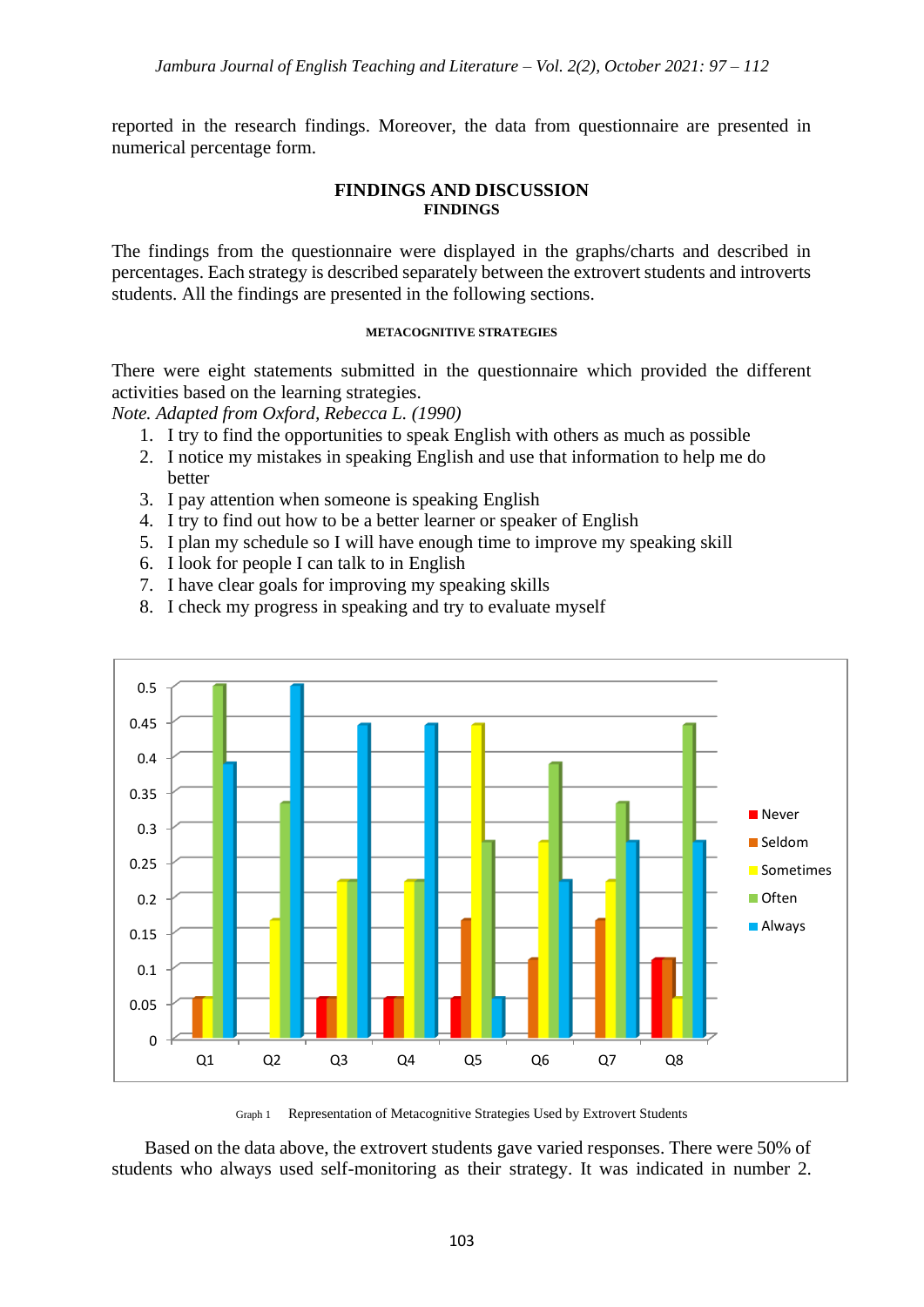However, for other statements the responses varied, there were 50% of students who often used self-management strategy which was indicated by the learning strategy in number 1. Further in other statements, there were 44.4 % of students who choose sometimes to use organization planning in metacognitive strategies. It was indicated in number 5.



Graph 2 Representation of Metacognitive Strategies Used by Introvert Students

Based on the graph above, it can be seen that the introvert students gave varied responses. There were 38.9% of students who always used directed attention as their strategy. It was indicated in number 3. However, for other statements the responses varied, there were 61.1% of students who often used self-evaluation which was indicated by the learning strategy in number 8. Further in other statements, there were 61.1 % of students who choose sometimes to use self-management in metacognitive strategies. It was indicated in number 1.

#### **COGNITIVE**

There were ten statements submitted in the questionnaire which provided the different activities based on the learning strategies.

*Note. Adapted from Oxford, Rebecca L. (1990)*

- 1. I say or write new English words several times
- 2. I use my mother tongue if I forget the vocabulary in English when I perform in the classroom
- 3. I practice the sounds of English
- 4. I speak the English words I know in different ways
- 5. I try to find English passage in books, dictionary, internet, or asking my teacher to acquire the material of speaking
- 6. I watch English language TV shows spoken in English or go to movies spoken in English
- 7. I look for words in my own language that are similar to new words in English
- 8. I try to listen to the English speaker and identify the English pattern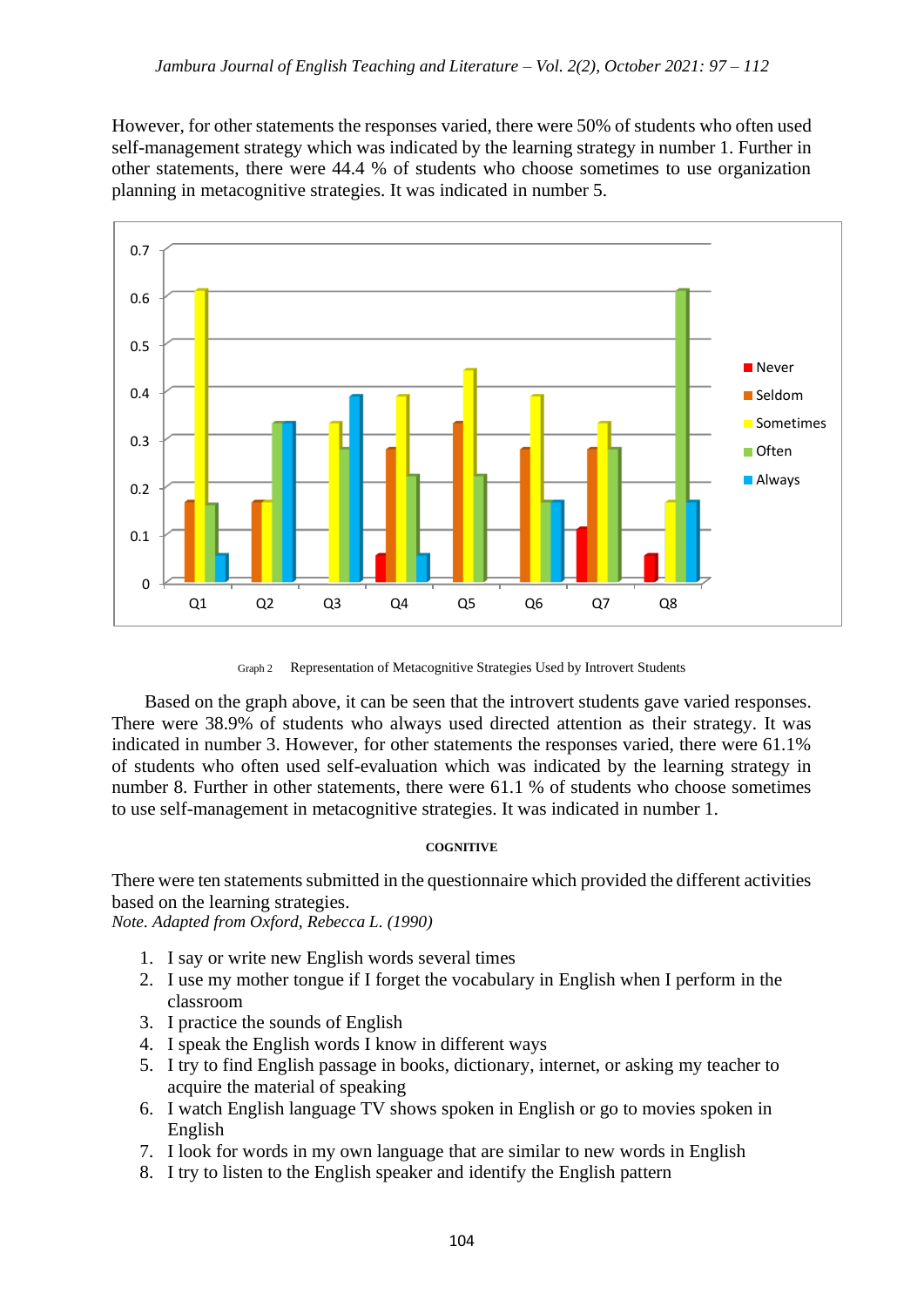

## 9. I try to find the meaning of an English word by dividing it into parts that I understand 10. I make a note of information that I hear or read in English

Graph 3 Representation of Cognitive Strategies Used by Extrovert Students

The result of cognitive strategies showed that the extrovert students gave varied responses. There were 44.4% of students who always used inferencing as their strategy. It was indicated in number 9. However, for other statements the responses varied, there were 50% of students who often used repetition strategy and imagery which was indicated by the learning strategy in number 1 and 6. Further in other statements, there were two statements with the same frequencies (38.9%). Those were key-wording and deduction. 38.9% of students choose sometimes to use those strategies which were indicated by the learning strategy in number 7 and 8.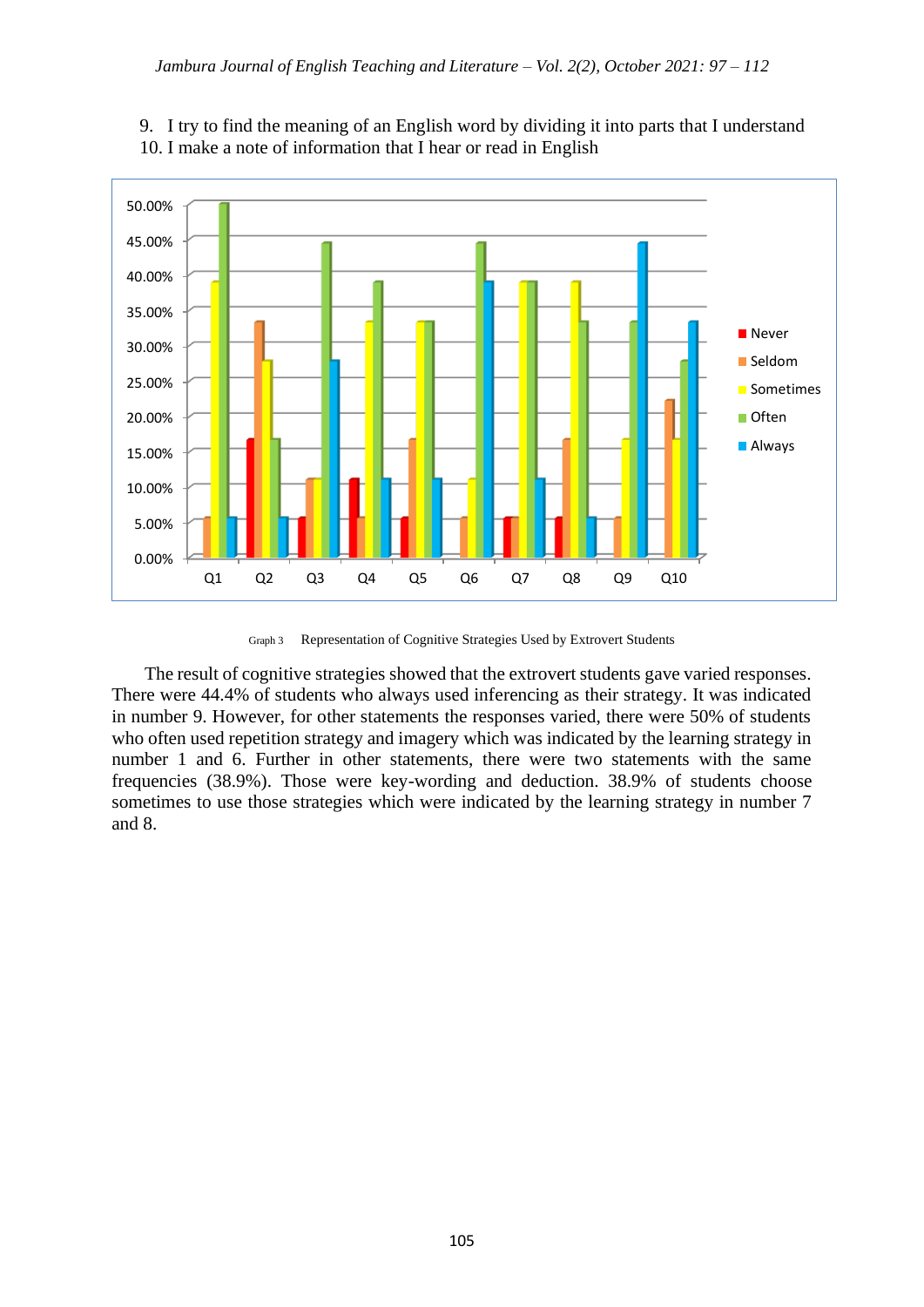

Graph 4 Representation of Cognitive Strategies Used by Introvert Students

According to the data above, the introvert students gave varied responses. There were 66.7% of students who often used note-taking as their strategy. It was indicated in number 10. Further in other statements, there were three statements with the same frequencies (55.6%). Those were auditory representation, recombination, and key wording. 55.6% of students choose sometimes to use those strategies which were indicated by the learning strategy in number 3, 4, and 7.

#### **SOCIAL-AFFECTIVE**

There were six statements submitted in the questionnaire which provided the different activities based on the learning strategies.

*Note. Adapted from Oxford, Rebecca L. (1990)*

- 1. I ask someone to slow down or say it again when I cannot understand or catch the meaning of English sentences
- 2. I ask someone to correct my mistake in English/when I talk
- 3. I practice English with other students
- 4. I ask some question if I do not understand with the materials
- 5. I ask questions in English
- 6. When I feel nervous to speak English in front of the class, some of my friends try to make me calm down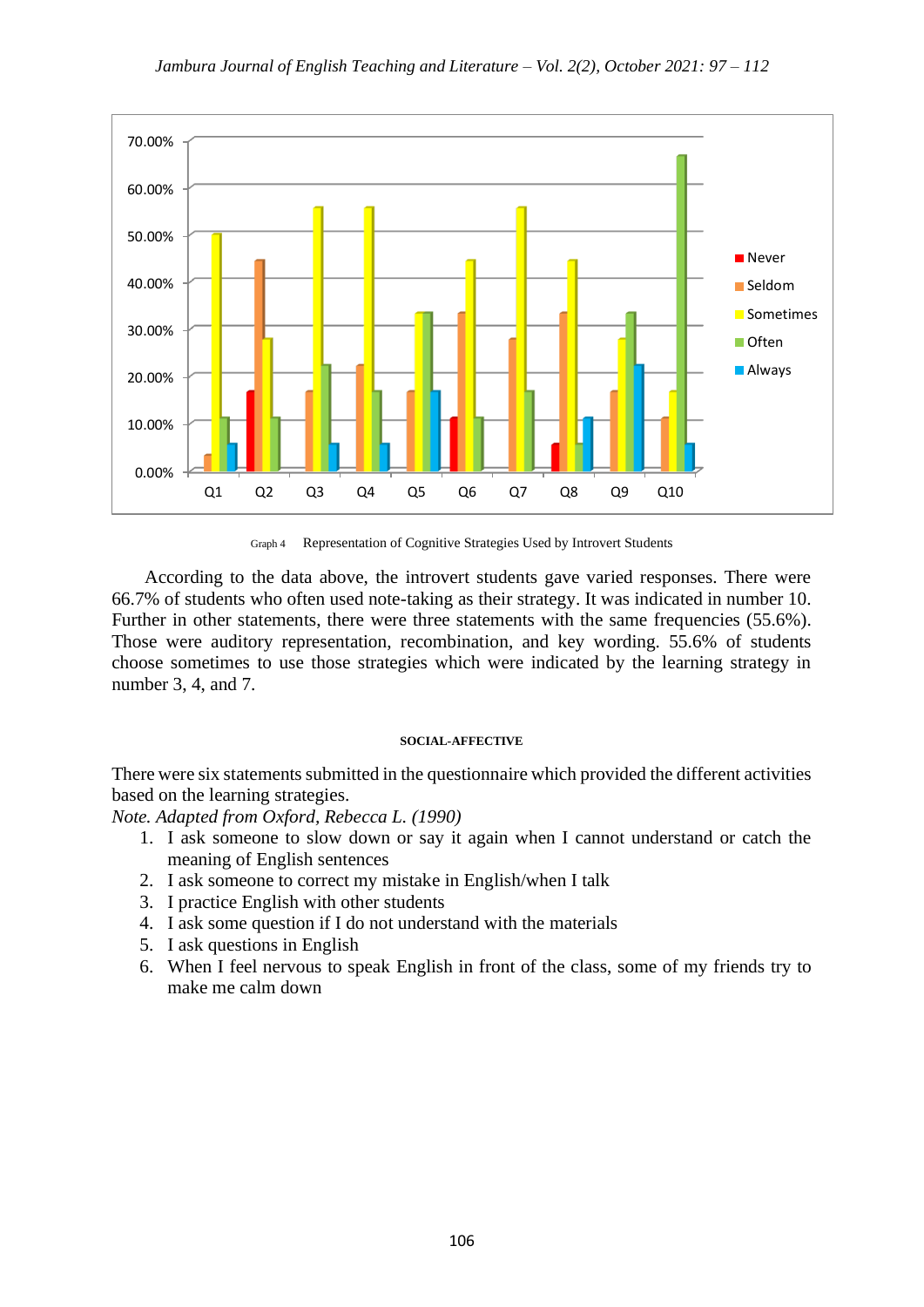

Graph 5 Graphic Representation of Socio-Affective Strategies Used by Extrovert Students

According to the data above, the extrovert students gave varied responses. There were 66.7% of students who always used cooperation and empathizing with others in speaking class. It was indicated in number 3 and 6. However, for other statements the responses varied, there were 44.4% of students who often used asking for clarification or verification strategy which was indicated by the learning strategy in number 1. Further in other statements, there were 61.1% of students who choose sometimes to use asking for correction in social strategies. It was indicated in number 2.



Graph 6 Graphic Representation of Socio-Affective Strategies used by Introvert Students

It can be seen from the data above that the introvert students gave varied responses. There were 33.3% of students who often used asking for clarification or verification as their strategy.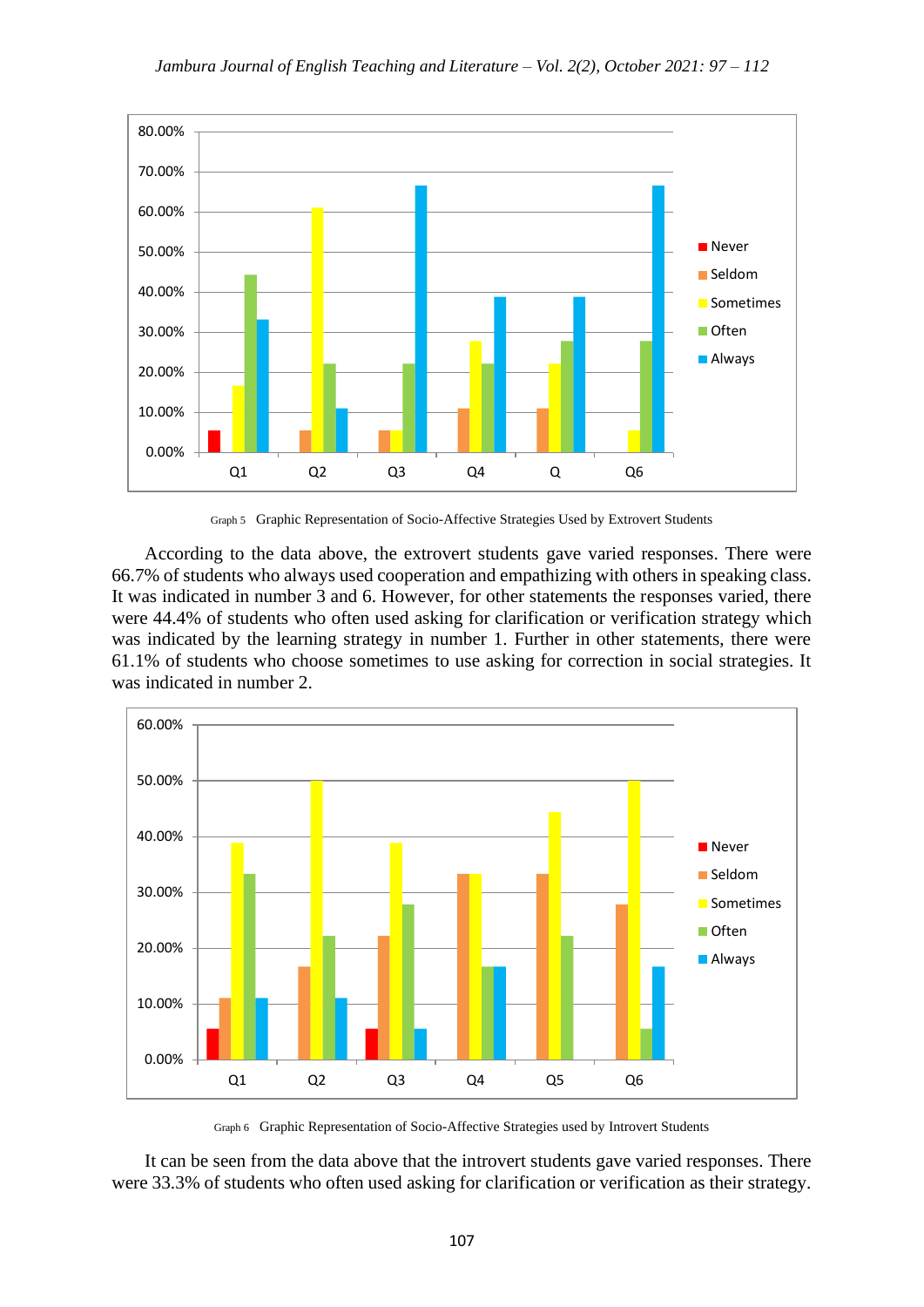It was indicated in number 1. Further in other statements, there were two statements with the same frequencies (50%). Those were asking for correction and empathizing with others. 50% of students choose sometimes to use those strategies which were indicated by the learning strategy in number 2 and 6.

#### **DISCUSSION**

This study examines the kinds of learning strategies based on O'Malley and Chamot (1990). The researcher found that there were some learning strategies used by the student in the English speaking class. The strategies consist of metacognitive strategies, cognitive strategies, and affective strategies. However, the results reveal that the extrovert students and introvert students applied those strategies with different frequency from each learning strategy.

Based on the data findings, there were some possible interpretations related to that. According to the data findings in metacognitive strategies, among the eight statements in the questionnaire list, self-monitoring is the strategy most used by the extrovert students. It was proven from the data percentage where 55.6% of students always used this strategy to help their learning process in English speaking class.

Related to that data, Zimmerman (1998; as cited in Arslantas & Kurnaz 2017) stated that self-monitoring is a strategy that someone's performance and outcomes in the learning process will be observed. It is similar to Kleitman & Stankov (2001) stated that self-monitoring help students to appraise and judge their skill to improve learning strategies.

Regarding that, the students preferred to use self-monitoring in the class because of various reasons related to that, such as self-monitoring help students to realize their mistakes when speaking in front of people. Menzies (2009) stated that the students used self-monitoring in order to help them become aware of their actions in the classroom. In line with Menzies, Xiang (2004) illustrated by using self-monitoring strategy assists students to improve their skill through some feedback from lecturer and others.

The students perhaps think that self-monitoring is a strategy that gives them motivation and capability in monitoring and modifying their performance in the classroom. According to Lan (1998), self-monitoring helps students to improve students' performance in the academic context. Self-monitoring makes students realize their strengths and weakness in the learning process. Thus, it can be concluded that self-monitoring help extrovert students in improving students' speaking skill by monitoring their mistakes.

Meanwhile, the most strategy used by introvert students in metacognitve strategies is selfevaluation. It was shown in the questionnaire, where 61.1% of introvert students often used a metacognitive strategy which is a self-evaluation as their strategy in learning English speaking.

Regarding that data, there were some possible interpretations related to that. The reason for introvert students used self-evaluation perhaps because they were better to manage and control their emotions than extrovert students. So, introvert students tend to pay attention to their learning process. This is supported by Zimmerman and Martinez-Pons (1990; as cited in Božinović and Sindik 2011) found that most introvert students apply self-evaluation strategies to plan and evaluate their learning process. It is because the introvert students would like to compare the knowledge and skill before and after they have learned. In the same way, Roberts (2006) stated that the students used self-evaluation as their strategy in order to assist them in acquiring the quality of their own learning. Thus, self-evaluation refers to how students learn and develop their metacognitive skills.

In fact, based on the quantitative data, the most strategy that used by extrovert student were cooperation and empathizing with others. It can be seen from the questionnaire data in socioaffective strategies. There were 66.7% of extrovert students always used cooperation and empathizing with others as their strategies.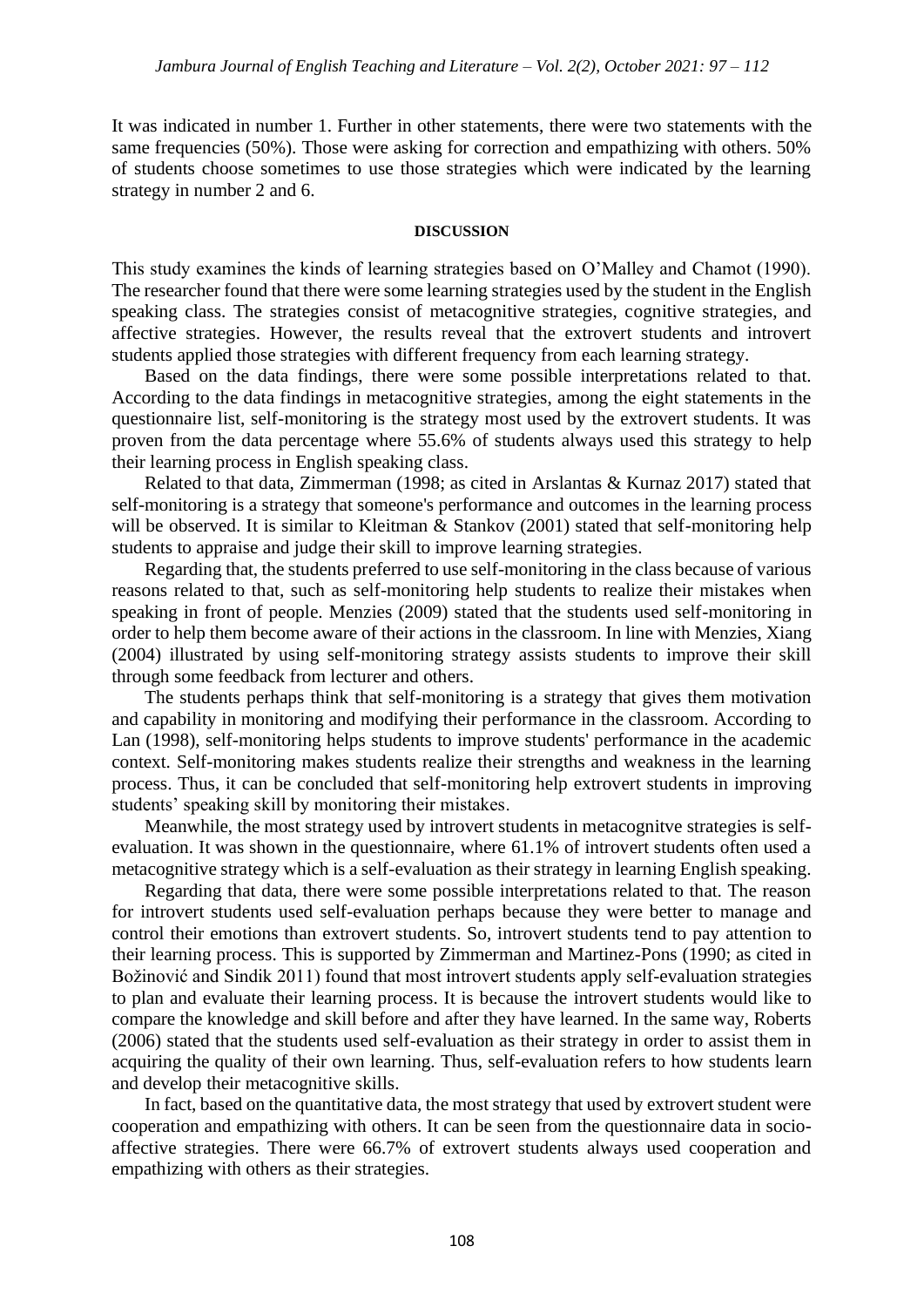According to that finding, there were some possible interpretations related to that. The reason for the extrovert students applied cooperation and empathizing with others perhaps because they have some difficulties when learning alone. This is supported by Eysenck and Eysenck in Dewaele & Furnham (1999, p. 513) that presented the clear description of the behavior of a highly extraverted. They stated that the typical extravert is sociable, likes parties, has many friends, needs to have people to talk to, and does not like reading or studying by him/herself.

In line with that statement, Zafar (2011) stated that an extrovert feel energized by the interaction with a lot of people. This is related with Abrami, Poulsen & Chambers (2004; as cited in Alabeeke, Samuel & Osaat) stated that cooperation help students working together with others in pair or group to get information and feedback in order to improve their learning. Moreover, Alfiyanaini (2017:26) stated that empathizing with others means to put oneself in someone else situation to understand that person point of view and become aware of thoughts and feelings of others.

Additionally, by applying a cooperation strategy, the extrovert students decrease their language anxiety. It is because as a learning strategy, cooperation encourages students to work, praise, inspire, and support each other in developing their skill in learning a language.

It is also strengthened by the expert's interpretation related to the strong effects of cooperation. Based on Slavin (2014) clarified that cooperation gives positive effects for improving students' motivation, personal development, socialization, and achievement. Therefore, the students must applied cooperation and empathizing with others strategies to develop their skills in order to achieve the learning objectives. Thus, cooperation and empathizing with others strategies helps extrovert students to support and encourage each other by working in groups or peers

On the contrary, the most strategy that used by introvert student was note-taking. It can be seen from the questionnaire data in cognitive strategies. There were 66.7% of introvert students often used note-taking as their strategy.

Regarding that, there was some possible interpretation related to that. This perhaps related to how the introvert students they love to write rather than to speak. So, they have their notes before they do the speaking. According to Naik (2010), introverts are more fascinated by activities like writing, reading and drawing than in activities which require them to act in an outgoing way. Barbie, Roussey, Piolat, and Olive (2006) describes that note taking in a second language assist students to transcript the meaning of language by using abbreviating procedures.

This is also strengthened with the researcher's experience in speaking class. Some students preferred to write first after that express their ideas based on what they write. The students assume that by using note-taking helps them to understand the material. Boyle and Weishaar (2001) stated that note-taking facilitates students to comprehend the material clearly by using their own words. In other words, note-taking help students to improve their skill by writing the simple words of the material.

Ornstein (1994) stated that note taking is important because the students never re-listen someone's presentation. They must pay attention and write the information that had been explained. However, people take notes to make them easy in preparing their learning process.

Besides talking about the highly frequently use of language learning strategy by introvert and extrovert, one important thing which should be discussed is about the low frequency used strategy items. Based on the data, it was found that translation strategy was used low frequently by the students. This perhaps because the students in the fourth semester must speak English while doing a presentation and they are not allowed to use their mother tongue.

In relation to the use of language learning strategies, this study also interestingly led to the finding that extrovert students use more language learning strategy items highly frequently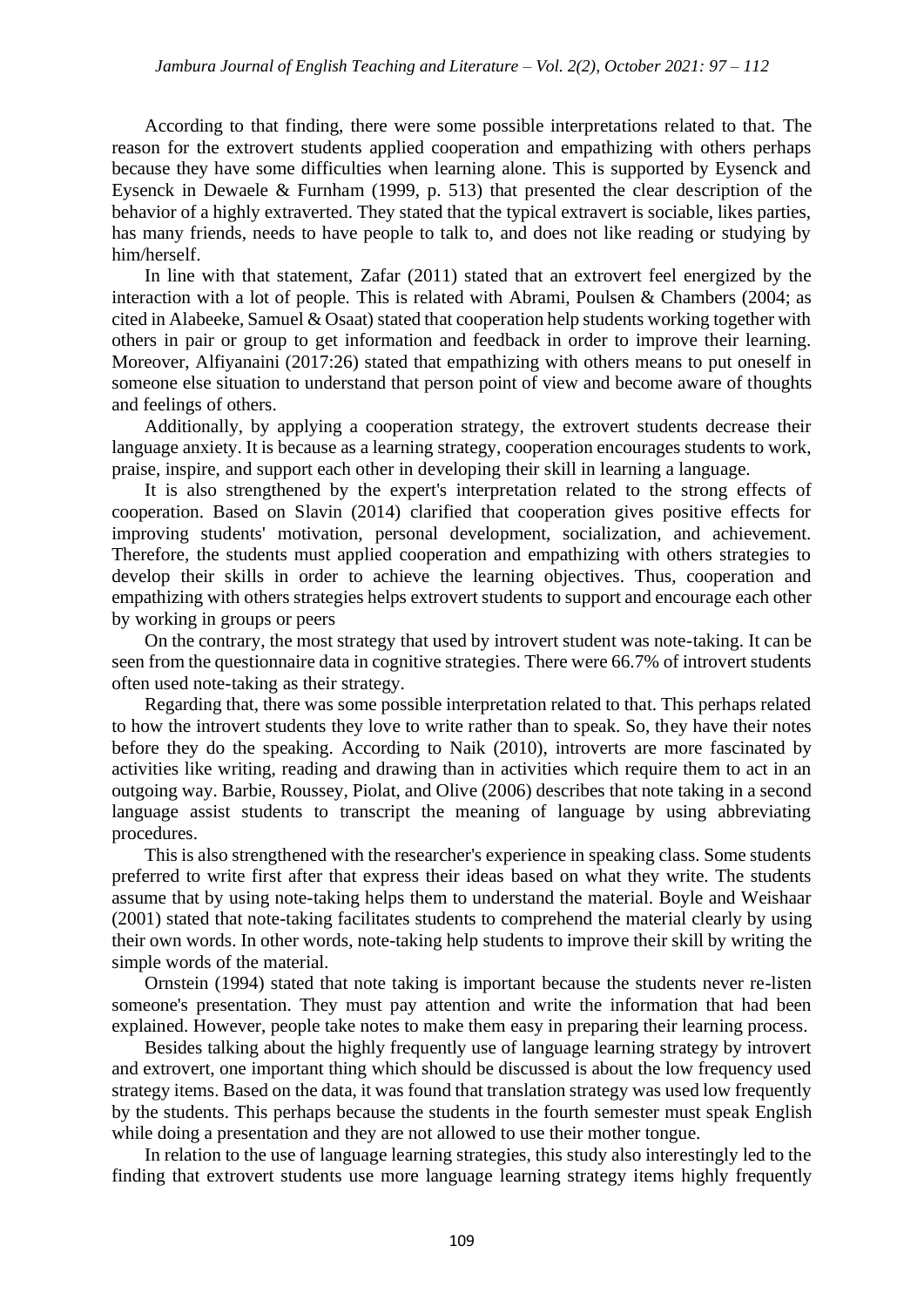compared to introvert students. This analysis result of the current study was not similar to the study by Kayaoğlu (2013) which discovered that introverted students were statistically used more language learning strategies than extroverts did. Apart from the different context of these two studies, this difference might be because of the limitation of the number respondents of this current study. Interestingly, although the strategies with highly frequently use was different, there were some items used by introvert students that also used by extrovert students with almost the same percentage of frequency of strategy use such as learning from mistakes (self-monitoring), and using resources including human resource and using a dictionary/internet.

Although Wakamoto (2000) noted in his study that he could not specifically find certain language learning strategies used by introverts in which according to him it was probably due to the data collection method he used, Ehrman and Oxford (1990) insisted that introverts tend to use metacognitive strategies such as carefully planning and organizing their study. Introverts, in this present study, on the other hand prefer using note-taking in which was under the cognitive strategy as the most strategy highly frequently used in English speaking class. Although it needs to carefully be concluded and need to be explored deeper in a research, the use of note-taking might relate to the introverts who comfortably more like writing and doing things alone. Taking a note in English probably can make them feel comfortable which might be important in language learning and can help them save information such as new vocabularies which they can use in English speaking class.

All in all, from the findings and discussions above, every student applied different learning strategy depends on how they understand and express a language. According to Sioson (2011) learning strategies related to students behavior in influencing of their process information. The students who used strategies effectively can achieve the task completely.

### **CONCLUSION**

The learning strategies used by extrovert and introvert students in the speaking class applied three main classification of learning strategies by O'Malley and Chamot. The three main classifications of learning strategies were metacognitive strategies, cognitive strategies and social-affective strategies. The extrovert and introvert students used almost all of the learning strategies by O'Malley and Chamot. It included metacognitive strategies, cognitive strategies, and socio-affective strategies in their speaking for academic proposes class. Although the students used same learning strategies, but they had different frequency in using the strategies.

The research findings showed that extrovert students used more language learning strategy highly frequently than introvert students with 12 items compared to introvert students with only 10 items. The strategies used by extrovert students with high frequency were: (1) Cooperation (socio-affective), (2) empathizing with other (socio-affective), (3) self-monitoring (metacognitive), (4) self-management (metacognitive), (5) repetition (cognitive), (6) imagery (cognitive), (7) inferencing (cognitive), (8) asking for clarification or verification (socioaffective), (9) asking for correction (socio-affective), (10) organization planning (metacognitive), (11) key-wording (cognitive), and (12) deduction (cognitive).

On the other hand, the strategies that were frequently used by introvert students were: (1) Note-taking (cognitive), (2) self-evaluation (metacognitive), (3) self-management (metacognitive), (4) auditory representation (cognitive), (5) recombination (cognitive), (6) keywording (cognitive), (7) asking for correction (socio-affective), (8) empathizing with other (socio-affective), (9) directed attention (metacognitive), and (10) asking for clarification or verification (socio-affective).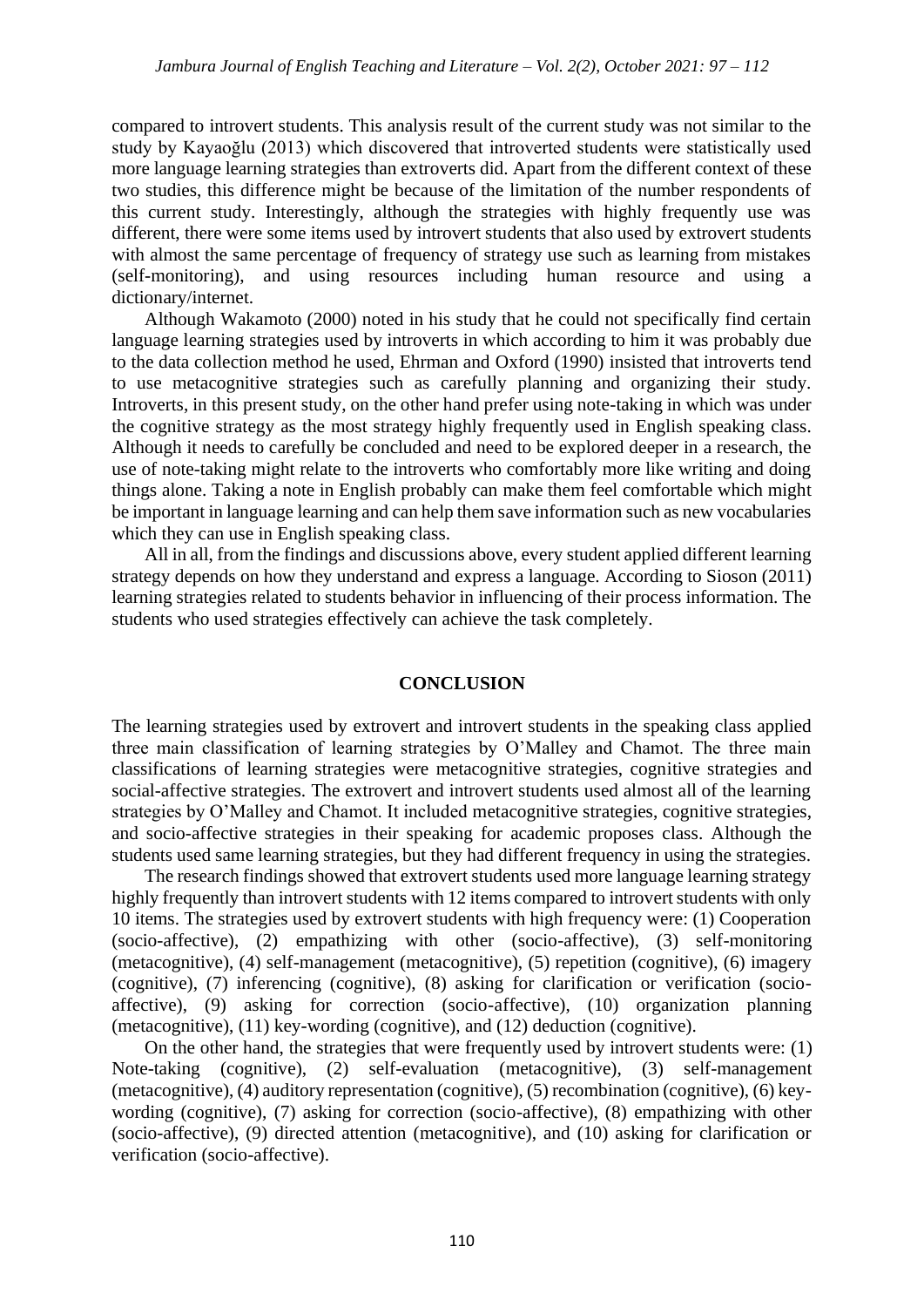If it is seen from frequency, the finding also showed that introverts and extroverts had different language learning strategy use in the sense that extrovert students like cooperation and empathizing with others as their strategies to be used more frequently. Meanwhile, introvert students tended to use note-taking as their strategy in high frequency. In other words, extroverts appeared to use more socio-affective strategy in learning English speaking, while introvert appeared to use more cognitive strategy. In relation to low frequency of strategy used, both extrovert and introvert students used translation strategy with low frequency.

Moreover, based on the result of the research, the researcher also finds some items used by introvert students that also used by extrovert students with almost the same percentage of frequency of strategy use such as learning from mistakes (self-monitoring), and using resources including human resource and using a dictionary/internet.

#### **REFERENCES**

- Abrami, P. C., Poulsen, C., & Chambres, B. (2004). Teacher motivation to implement an educational innovation: Factors differentiating ser and non-user of cooperative learning. *Educational Psychology, 24*(2), 201- 216.
- Abubakar, Aprilia. (2019). "Student's Learning Strategies in English Speaking Class". English Department, Faculty of Letters and Culture, State University of Gorontalo, Gorontalo, Indonesia.
- Adipu, M. S. (2018). "A Comparison Analysis between Extrovert students and Introvert Students on Language Learning through Their Achievement in Speaking skill ". English Department, Faculty of Letters and Culture, State University of Gorontalo, Gorontalo, Indonesia.
- Alabekee, C. E., Samuel, A., Osaat, D, S. (2015). Effect of cooperative learning strategy on students learning experience and achievements in mathematics. International Journal of Education Learning and Development, 3(4), 66-67.
- Alfiyanaini, M. (2017). A Study on Students' Learning Strategies in Speaking Skill Of The Eleventh Grade Students in Man 1 Surakarta Boa4rding School In The Academic Year 2015/2016. English Education Department, Islamic Education and Teacher Training Faculty. State Islamic Institute of Surakarta, Indonesia.
- Arikunto, S. (2002). Research procedures for practical approach (4<sup>th</sup> Edition). Jakarta: Rineka Cipta.
- Arslantas, S. & Kurnaz, A. (2017). The effect of using self-monitoring strategies in social studies course on selfmonitoring, self-regulation and academic achievement. *International Journal of Research in Education and Science (IJRES), 3*(2), 452-563.
- Boyle, J. R., & Waishaar, M. (2001). The effect of strategic note-taking on the recall and reading comprehension of lecture information for high school students with learning disabilities. *Learning Disabilities Research & Practice, 16*(3), 133-141.
- Božinović, N., & Sindik, J (2012). Gender differences in the use of learning strategies in adult foreign language learners. *Metodicki Obzori, 6*, 11-12.
- Barbie, L. M,. Roussed, Y. J,. Piolat, A., & Olive, T. (2006). Note-taking in second language: Language procedure and self-evaluation of the difficulties. *Current Psychological. LetterI. 20*(3).
- Brown, H. D. (2000). Principles of Language Learning and Teaching. 4<sup>th</sup>Ed. New York: Pearson Education.
- Bueno, A., Madrid, D., & McLaren, N. (2006). *TEFL in Secondary Education*. Granada: Editorial Universidad de Granada.
- Dewaele, J.M., & Furnham, A. (1999). Extraversion: The Unloved variable in applied linguistic. *Research Language Learning*, 49, 509–544. https://doi:10.1111/0023-8333.00098.
- Ehrman, M., & Oxford, R. (1990). Adult language learning styles and strategies in an intensive training setting. *The Modern Language Journal*, *74*(3), 311–327.
- Erton, İ. (2010). Relations between personality traits, language learning styles and success in foreign language achievement. H. U. *Journal of Education, 38*, 115-126
- Eysenck, H. J., & Eysenck, S. B. G. (1975). *Manual for the Eysenck Personality Inventory.* San Diego, C. A.: Educational and Industrial Testing Service.
- Florez, M.A.C. (1999). Improving Adult English Language Learners' Speaking Skills. Retrieved on March 05, 2019 from http://www.cal.org/caela/esl\_resources/digests/Speak.html),
- Griffiths, C. (2008). *Lessons form good language learners.* United Kingdom: Cambridge University Press.
- Kayaoǧlu, M.N. (2013). Impact of extroversion and introversion on language learning behaviors. *Social Behavior and Personality*, *41*(5), 819-826. http://dx.doi.org/10.2224/sbp.2013.41.5.819.